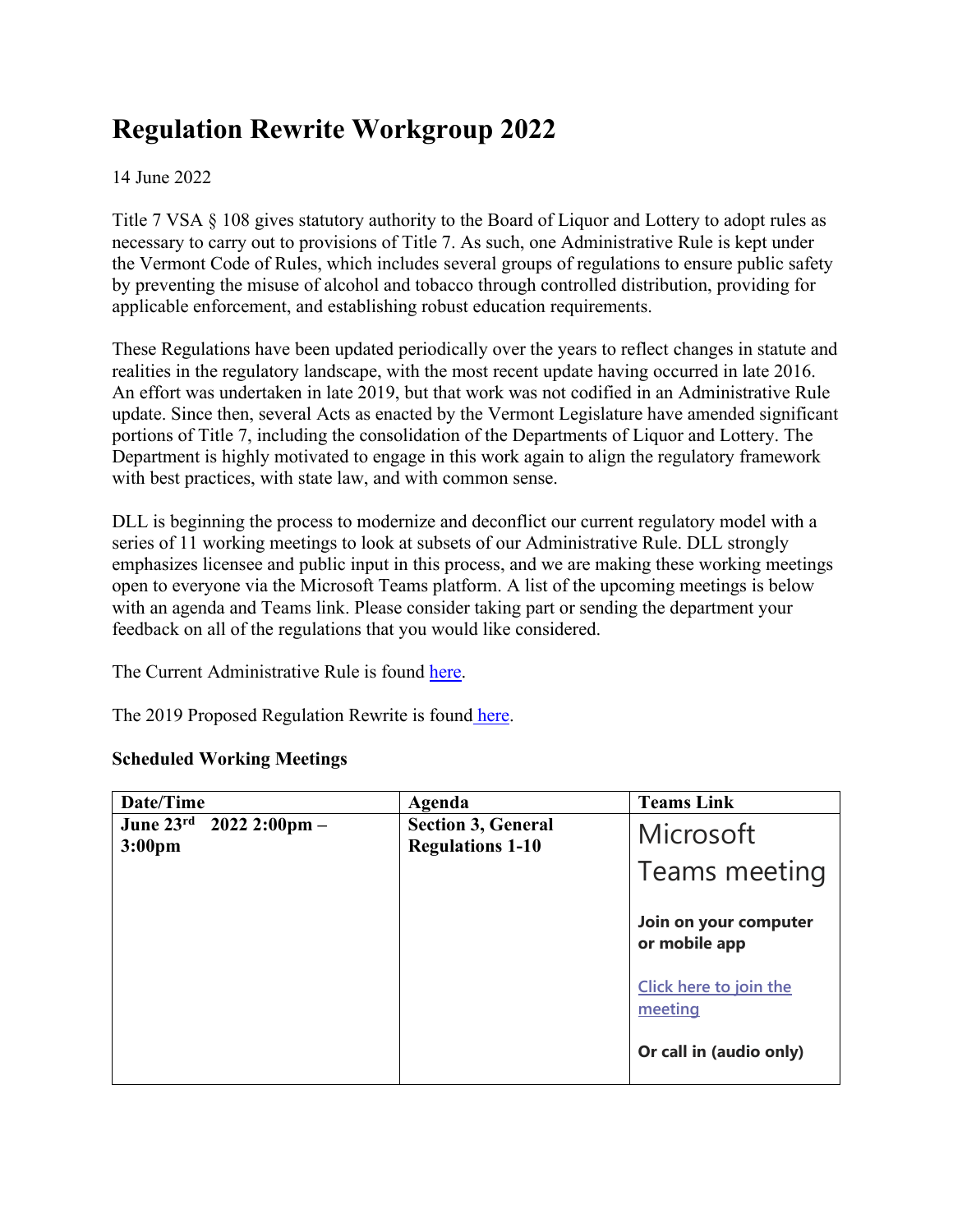|                                     |                                                       | $+1802 - 828 -$                                                    |
|-------------------------------------|-------------------------------------------------------|--------------------------------------------------------------------|
|                                     |                                                       | 7667,610448010#<br>United                                          |
|                                     |                                                       | States, Montpelier                                                 |
|                                     |                                                       |                                                                    |
|                                     |                                                       | Phone Conference ID: 610                                           |
|                                     |                                                       | 448 010#                                                           |
| June $30^{th}$ 2022 2:00pm - 3:00pm | <b>Section 3, General</b>                             |                                                                    |
|                                     | <b>Regulations 11-20</b>                              | Microsoft                                                          |
|                                     |                                                       | Teams meeting                                                      |
|                                     |                                                       |                                                                    |
|                                     |                                                       | Join on your computer<br>or mobile app                             |
|                                     |                                                       | Click here to join the<br>meeting                                  |
|                                     |                                                       | Or call in (audio only)                                            |
|                                     |                                                       | $+1802 - 828 -$<br>7667,610448010# United<br>States, Montpelier    |
|                                     |                                                       | Phone Conference ID: 610<br>448 010#                               |
| July 7th 2022 2:00pm - 3:00pm       | <b>Section 3, General</b><br><b>Regulations 21-30</b> | Microsoft                                                          |
|                                     |                                                       | Teams meeting                                                      |
|                                     |                                                       | Join on your computer<br>or mobile app                             |
|                                     |                                                       | Click here to join the<br>meeting                                  |
|                                     |                                                       | Or call in (audio only)                                            |
|                                     |                                                       | $+1802 - 828 -$<br>United<br>7667,610448010#<br>States, Montpelier |
|                                     |                                                       | Phone Conference ID: 610<br>448 010#                               |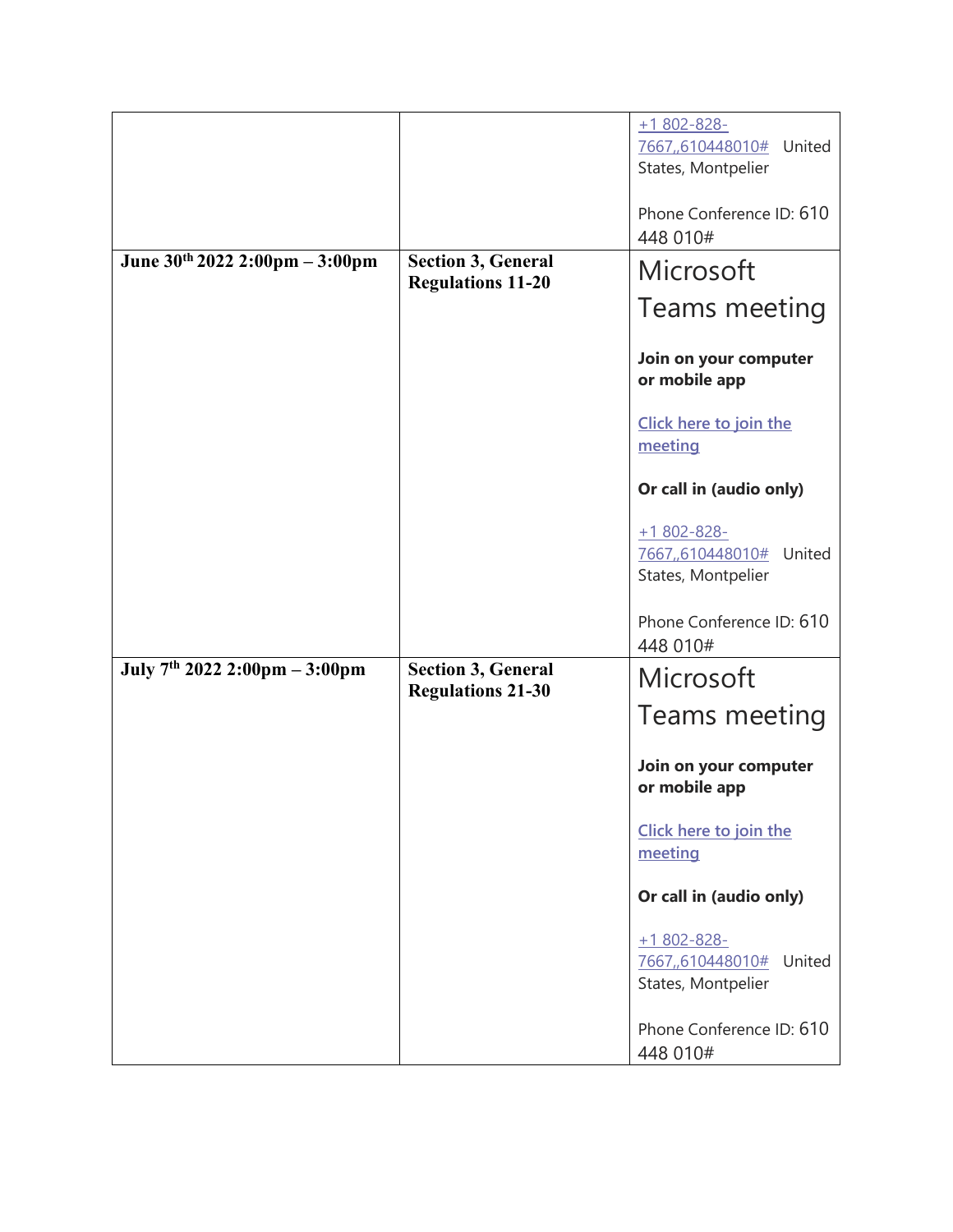| July 14th 2022 2:00pm - 3:00pm      | <b>Section 3, General</b><br><b>Regulations 31-40</b> | Microsoft                                                       |
|-------------------------------------|-------------------------------------------------------|-----------------------------------------------------------------|
|                                     |                                                       | Teams meeting                                                   |
|                                     |                                                       | Join on your computer<br>or mobile app                          |
|                                     |                                                       | Click here to join the<br>meeting                               |
|                                     |                                                       | Or call in (audio only)                                         |
|                                     |                                                       | $+1802 - 828 -$<br>7667,610448010# United<br>States, Montpelier |
|                                     |                                                       | Phone Conference ID: 610<br>448 010#                            |
| July $21^{st}$ 2022 2:00pm - 3:00pm | <b>Section 3, General</b><br><b>Regulations 40-55</b> | Microsoft                                                       |
|                                     |                                                       | Teams meeting                                                   |
|                                     |                                                       |                                                                 |
|                                     |                                                       | Join on your computer<br>or mobile app                          |
|                                     |                                                       | Click here to join the<br>meeting                               |
|                                     |                                                       | Or call in (audio only)                                         |
|                                     |                                                       | $+1802 - 828 -$<br>7667,610448010# United<br>States, Montpelier |
|                                     |                                                       | Phone Conference ID: 610<br>448 010#                            |
| July 28th 2022 2:00pm - 3:00pm      | Section 4 - 7                                         | Microsoft                                                       |
|                                     |                                                       | Teams meeting                                                   |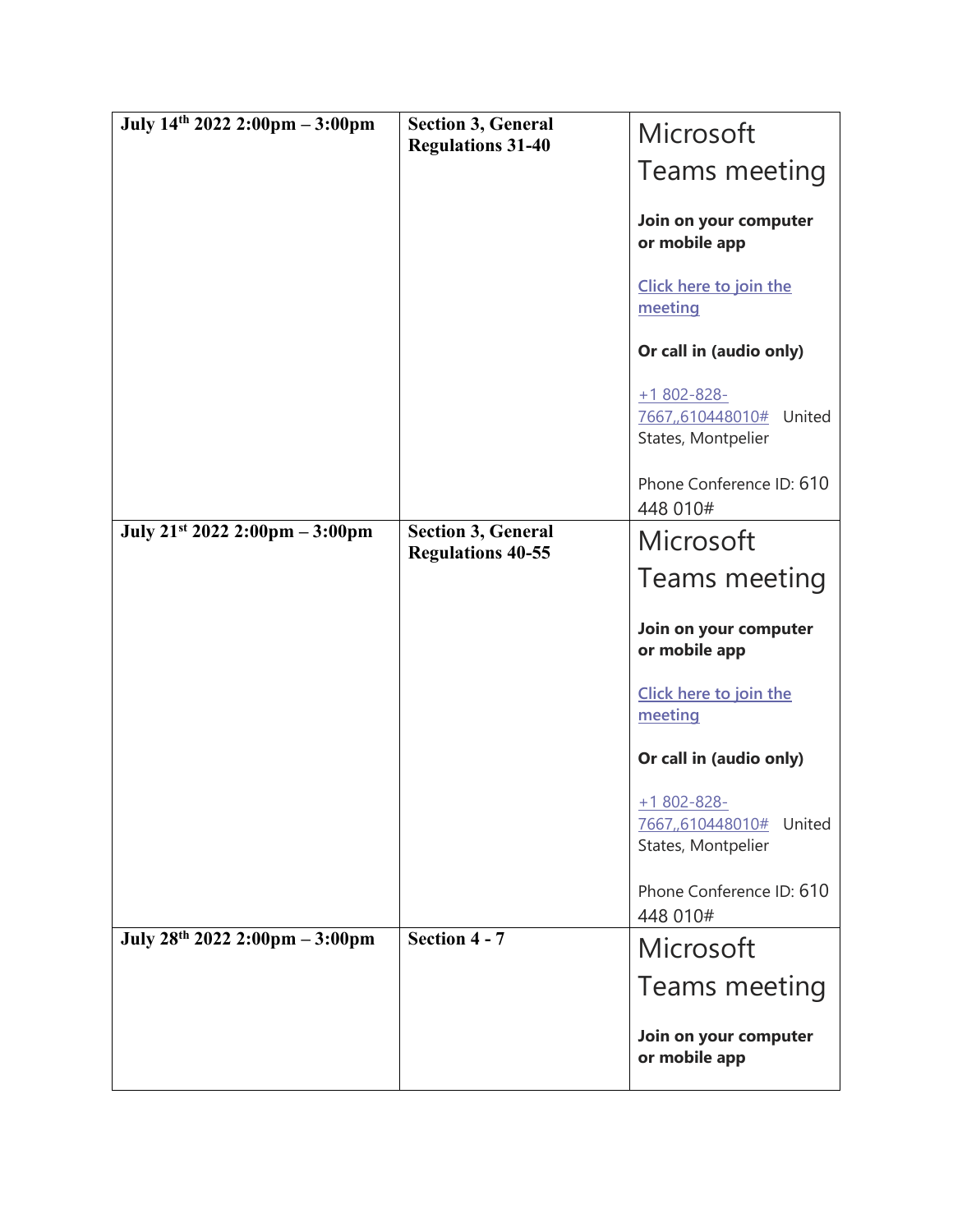|                                                           |                | Click here to join the                                          |
|-----------------------------------------------------------|----------------|-----------------------------------------------------------------|
|                                                           |                | meeting                                                         |
|                                                           |                | Or call in (audio only)                                         |
|                                                           |                | $+1802 - 828 -$                                                 |
|                                                           |                | 7667,610448010# United<br>States, Montpelier                    |
|                                                           |                | Phone Conference ID: 610                                        |
|                                                           |                | 448 010#                                                        |
| August 4th 2022 2:00pm - 3:00pm                           | Section 8      | Microsoft                                                       |
|                                                           |                | Teams meeting                                                   |
|                                                           |                | Join on your computer<br>or mobile app                          |
|                                                           |                | Click here to join the<br>meeting                               |
|                                                           |                | Or call in (audio only)                                         |
|                                                           |                | $+1802 - 828 -$<br>7667,610448010# United<br>States, Montpelier |
|                                                           |                | Phone Conference ID: 610<br>448 010#                            |
| August 11 <sup>th</sup> 2022 2:00pm -<br>$3:00 \text{pm}$ | Section 9 & 10 | Microsoft                                                       |
|                                                           |                | Teams meeting                                                   |
|                                                           |                | Join on your computer<br>or mobile app                          |
|                                                           |                | Click here to join the<br>meeting                               |
|                                                           |                | Or call in (audio only)                                         |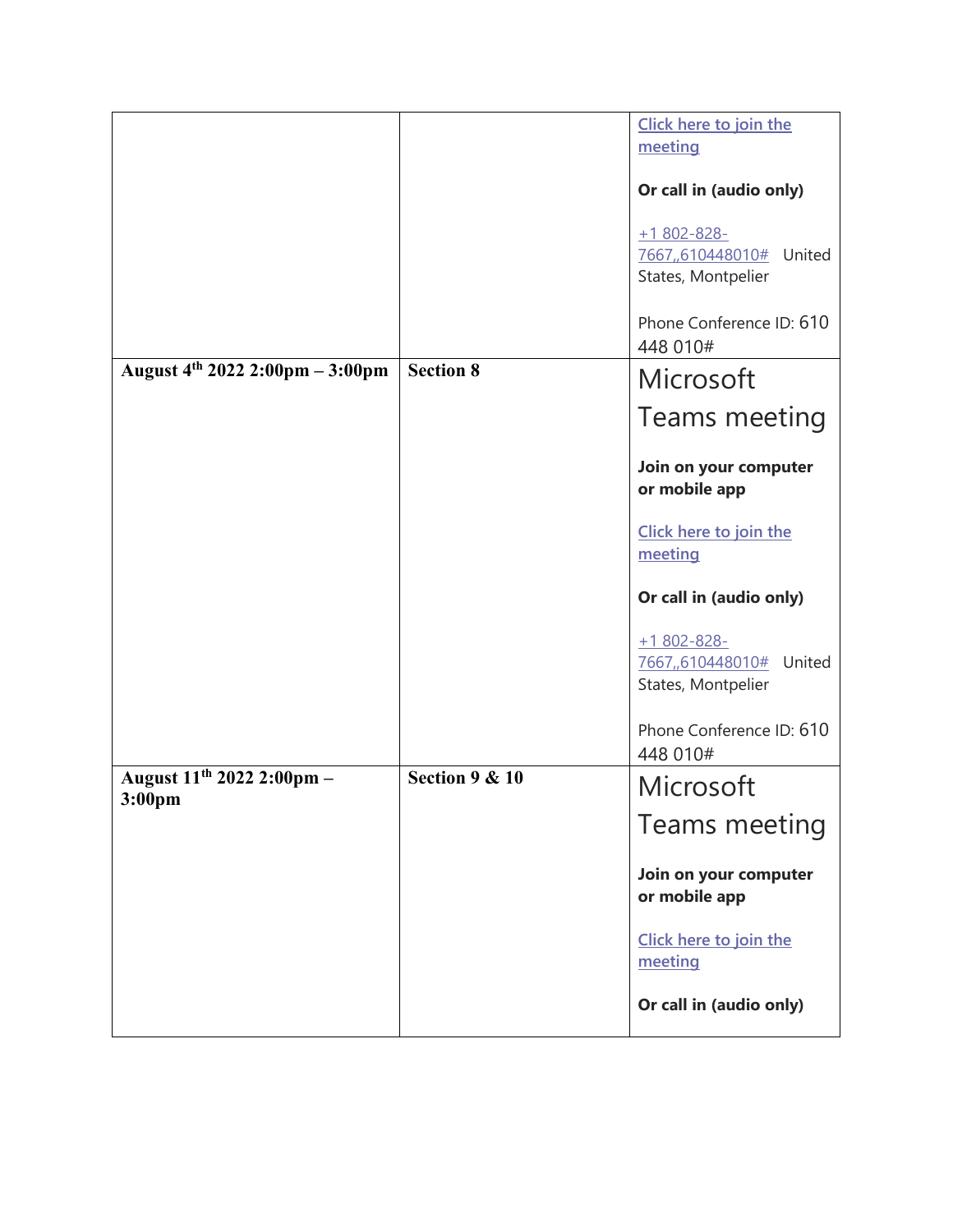|                                                 |                                              | $+1802 - 828 -$<br>7667,610448010# United<br>States, Montpelier    |
|-------------------------------------------------|----------------------------------------------|--------------------------------------------------------------------|
|                                                 |                                              | Phone Conference ID: 610<br>448 010#                               |
| August 18th 2022 2:00pm -<br>3:00 <sub>pm</sub> | <b>Section 2 / New</b><br><b>Regulations</b> | Microsoft                                                          |
|                                                 |                                              | Teams meeting                                                      |
|                                                 |                                              | Join on your computer<br>or mobile app                             |
|                                                 |                                              | Click here to join the<br>meeting                                  |
|                                                 |                                              | Or call in (audio only)                                            |
|                                                 |                                              | $+1802 - 828 -$<br>7667,610448010# United<br>States, Montpelier    |
|                                                 |                                              | Phone Conference ID: 610<br>448 010#                               |
| August 25th 2022 2:00pm -<br>3:00pm             | <b>Section 1</b>                             | Microsoft                                                          |
|                                                 |                                              | Teams meeting                                                      |
|                                                 |                                              | Join on your computer<br>or mobile app                             |
|                                                 |                                              | Click here to join the<br>meeting                                  |
|                                                 |                                              | Or call in (audio only)                                            |
|                                                 |                                              | $+1802 - 828 -$<br>7667,610448010#<br>United<br>States, Montpelier |
|                                                 |                                              | Phone Conference ID: 610<br>448 010#                               |